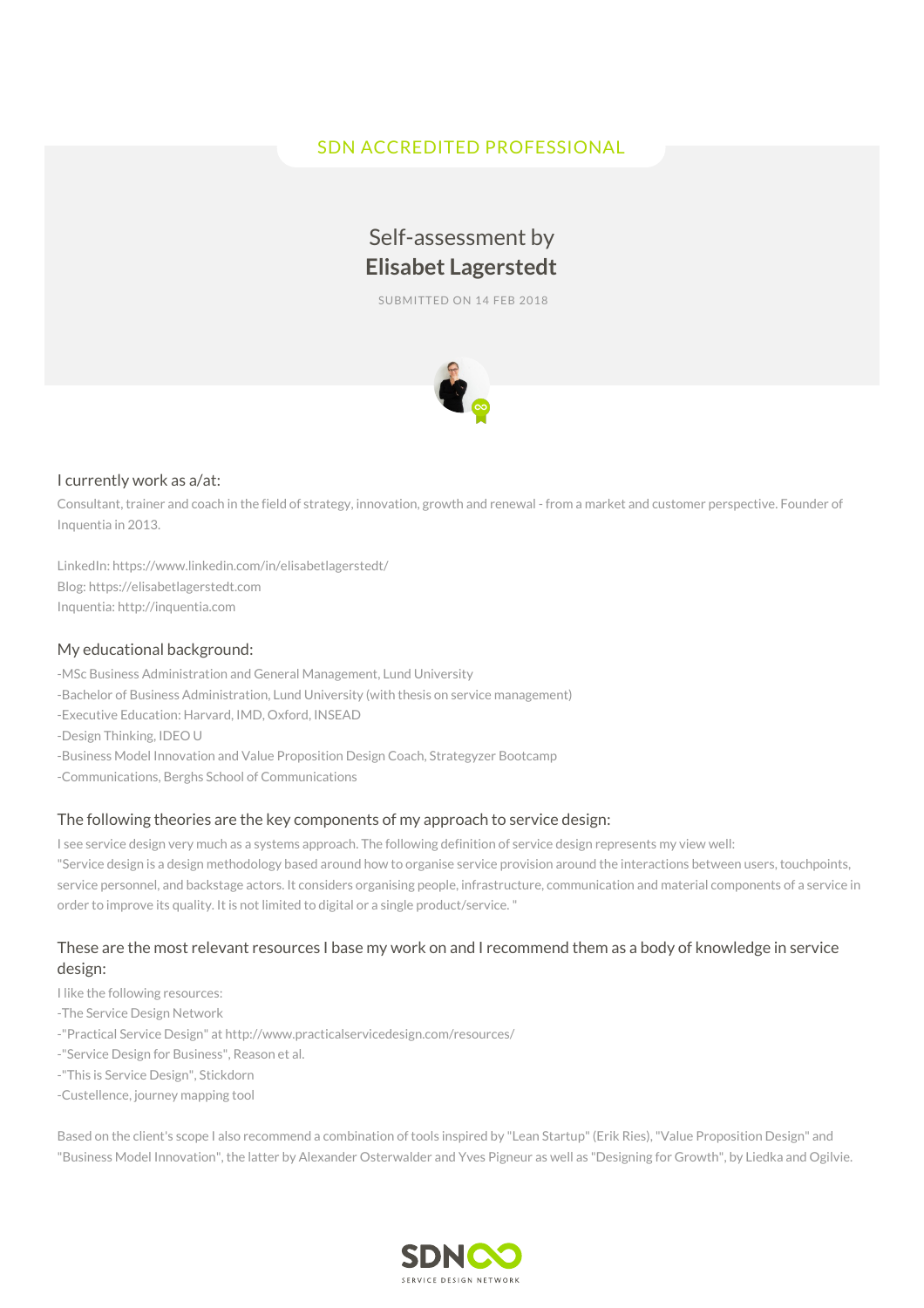

Hence, I'm not a "service design fundamentalist", but use inspiration from different fields to help my clients solve their problems.

#### I have X years of working experience in service design:

5

#### I have particular experience in the following service sectors:

I have worked (as employed) in several industries over my 25 years in business, e.g. market research, FMCG, construction, outdoor sports and now management consulting. Over the last five years I have run my own consultancy and been heavily involved in several other industries (energy services, air filtration, foodservice, municipalities and more).

Some of the companies have been service companies others product focused. The latter have however over time become more and more service oriented (and system focused) as products have become commoditized.

# I have provided service design training sessions and/or other educational experiences for X years:

10

#### My philosophy as a trainer is:

I normally start out with a short introduction of myself and the subject of the session.

I then prefer introducing the theoretical framework and selected methodologies in a short lecture. The team then gets to try on selected methodologies hands-on a real client case (in teams of 4-5 people). Finally the outcome is reported back to the full group with learnings and conclusions.

Key elements:

-start out with a theoretical framework and a few interesting cases,

-involve the team, hands on, in groups - and help them use relevant tools and frameworks in real life (e.g. observation, interviews, customer journey) - let the groups work on cases that are relevant for them.

-let the groups report back learnings and share experiences with eachother

# These are the service design training sessions and/or other educational experiences I've facilitated within the last year:

-Business Model Innovation workshop - EON, February 2017 (1 day, 6 people)

-Value Proposition Design, Camfil February 2017 (2 days 22 people)

-Value Proposition Design, Camfil April 2017 (2 days, 20 people)

-Service Design workshop (with focus on Customer Persona and Customer Journey), Landskrona City (municipality), February 2017 (1/2 day, 25 people)

-Service Design workshop (with focus on Customer Persona and Customer Journey) Landskrona City Library, June 2017 (1/2 day, 10 people) -Value Proposition Design, Lund University Masterprogram of Innovation and Entrepreneurship, Oct 2017 (1/2 day 35 people) -Business Model Innovation, Lund University Masterprogram of Innovation and Entrepreneurship, Oct 2017 (1/2 day 35 people)

# I mostly provide my training offerings in the following language(s):

Swedish or English

# I mostly provide my training offerings in the following countries/cities:

Sweden

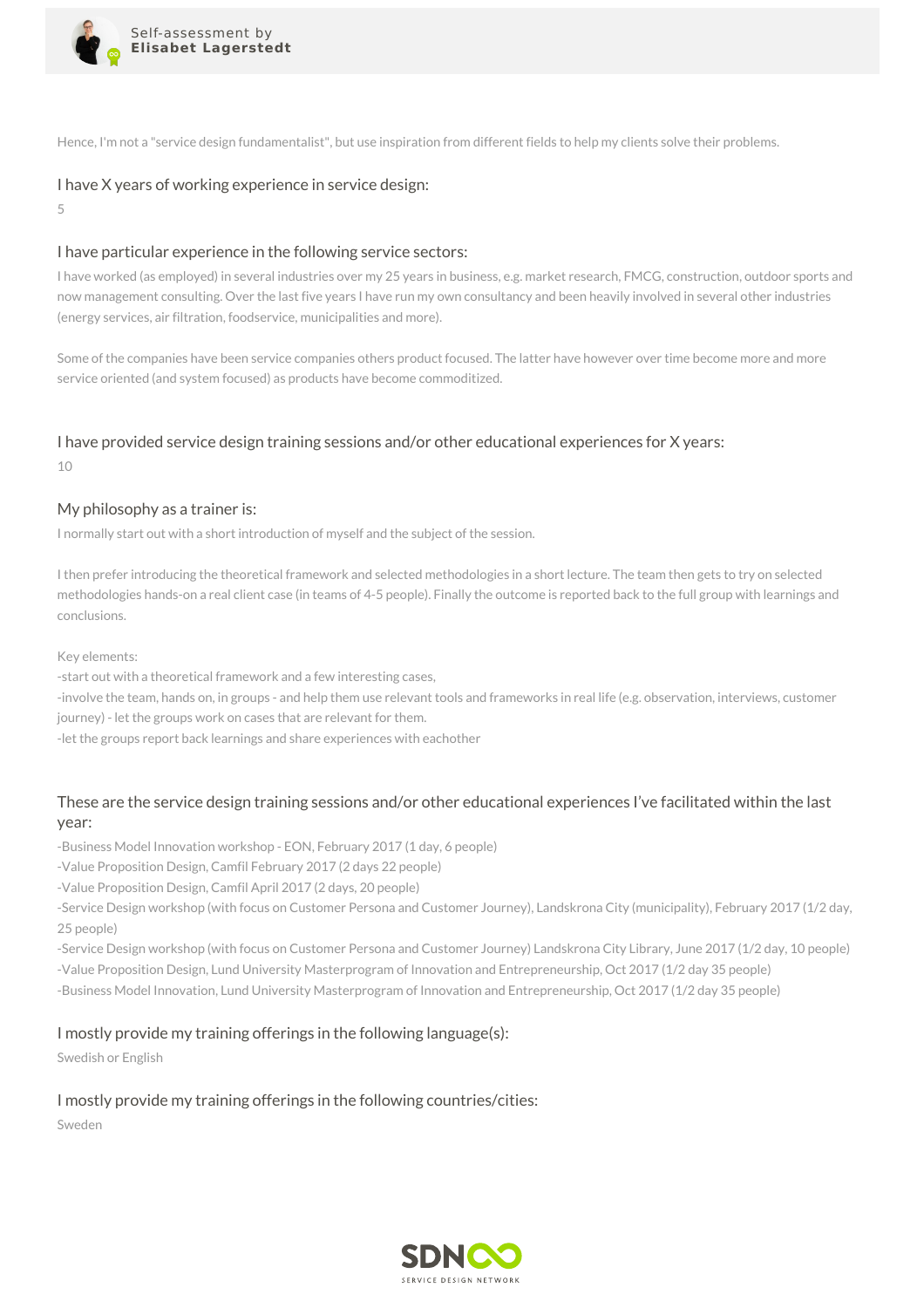

#### I cover the following topics during my training offerings:

- •History of service design
- •Relationship of service design to agile, scrum and lean
- •User research/deep customer insights
- •Designing and conducting co-creation workshops
- •Visualisation techniques
- •Facilitation skills for service design
- •Prototyping of services
- •Business model development
- •Measuring impact of service design, relating it to Key Performance Indicators (KPIs)
- •Building in-house service design capabilities
- •Organisational development
- •Different approaches and models to uncover customer jobs-to-be done, pains and gains.

#### My training participants typically have the following level of experience:

- •Novice (new to service design)
- •Fundamental (basic knowledge)

# These are my favourite cases I use to inform participants about the impact and value of service design:

-

#### These are the service design methods and tools that I use during my sessions:

Key tools:

Customer insight methodologies (mainly observations, interviews, customer safari and social media analysis)

Customer Personas Customer Journey Mapping Sketching/visualization Ideation (e.g. brainstorming, brainwriting) Prototyping Testing Blueprint

# After successfully attending my training sessions, participants will typically be able to:

After an intensive two day session:

For a two day training:

-See the value (and context) of service design, as well as understand how to and when to use service design, through a lecture with the use of cases and examples

- -Understand how and when to use relevant customer insight methodlogies and practice using them
- -Use customer insights to map out relevant customer personas and create a customer journey.
- -Identify painpoints along the customer journey

-Discuss how they could design a better overall service experience in relation to the case they have been working on, e.g. a restaurant visit.

-Map out how the back end effects the front end.

-Ideate possible solutions to a specific pain point (brainstorming and brainwriting).

-Create a prototype for a selected solution and testing the prototype on a relevant user in the room.

#### I apply the following evaluation tools to make sure the participants have understood the content of my sessions and gained the expected competencies and skills:

I always end the session with a group presentations and experience exchange (case based). Then a feed back session from the participants on